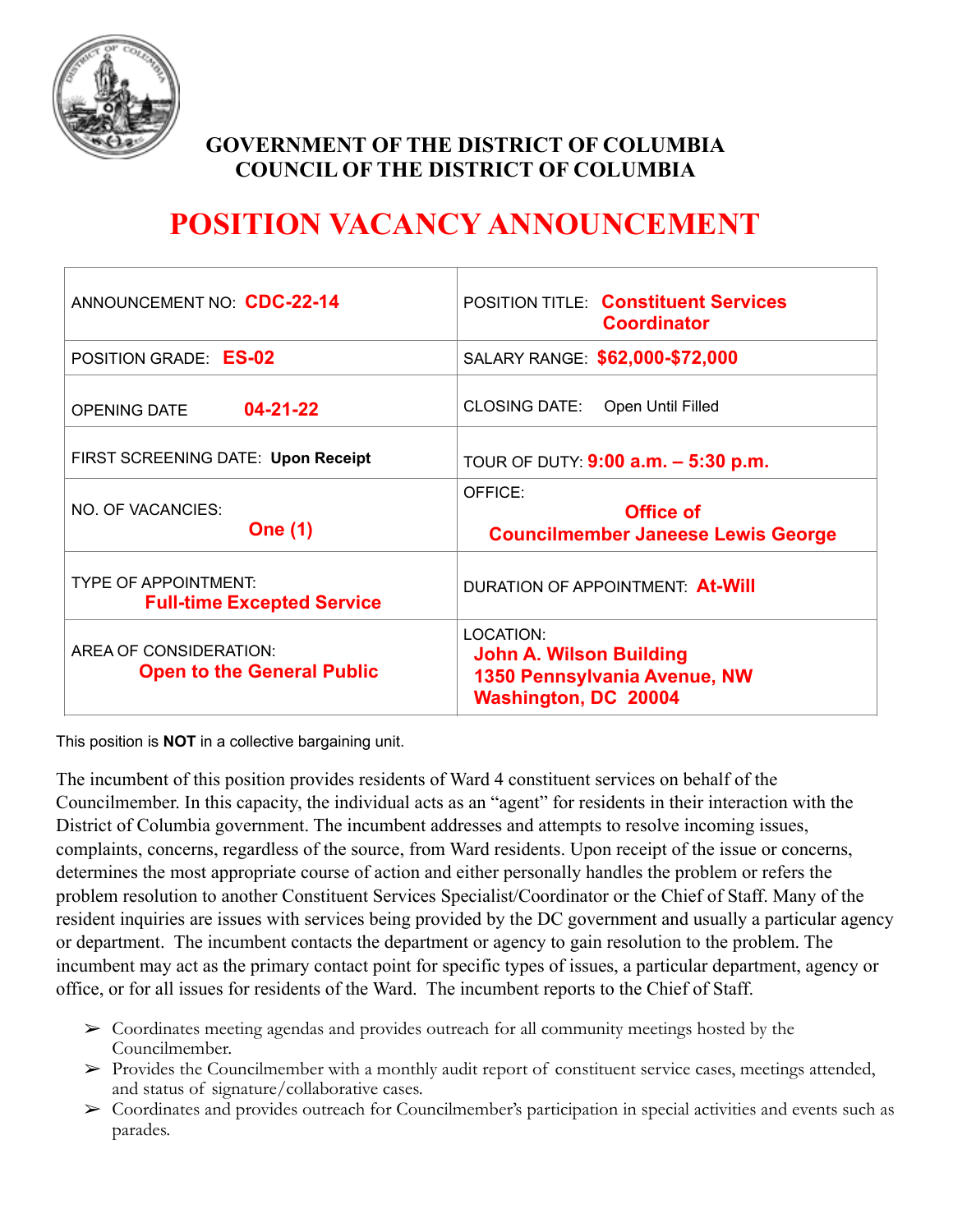#### Qualifications

The ideal candidate will possess:

- Strong interpersonal and written communication skills;
- A strong work ethic, including availability to attend weekend and evening events;
- The ability to thrive in a fast-paced, varied environment;
- Critical thinking and problem-solving skills;
- Strong organizational skills and the ability to independently multitask;
- Patience to work with neighbors who may be frustrated with their government or in need of urgent help; and
- Familiarity with Ward 4 neighborhoods and a strong interest in District matters.

**HOW TO APPLY:** All applicants must submit a DC 2000 (DC Government Employment Application). DC 2000 can be found at: <https://dccouncil.us/jobs-solicitations/application-for-employment/>. Resume may be attached. Applications will **not** be returned. APPLICANTS WILL ONLY BE NOTIFIED IF AN INTERVIEW IS GRANTED. **Note**: **It is imperative that all information on the DC 2000, resume and supporting documents be both accurate and truthful and subject to verification. Misrepresentations of any kind may be grounds for disqualification for this position.**

**SEND APPLICATION/RESUME TO:** Lenace Edwards, Chief of Staff Office of Councilmember Janeese Lewis George ledwards@dccouncil.us *No phone calls, please*

**DOMICILE REQUIREMENT:** An appointee to the Excepted Service is required to be domiciled in the District of Columbia at the time of his or her appointment or become a domiciliary of the District of Columbia within 180 days of appointment and shall maintain such domicile during the period of appointment. (D.C. Official Code §§ 1-609.06(a) and 1-610.59; and 6 DCMR B 305.)

### **SALARY AND BENEFITS:**

The Council of the District of Columbia offers a compensation package that includes a competitive salary; medical, dental, and vision coverage; long- and short-term disability program; a 457(b) program with a 3 percent employer match and a 5 percent entirely-employer funded contribution; 13 to 26 days of annual leave, based on years of employment; 13 days of sick leave; 8 weeks of paid family leave; 11 paid holidays; subsidized public transportation and bikeshare membership.

### **COVID-19 VACCINATION POLICY**

The highest priority for the Council of the District of Columbia ("Council") is providing a safe and healthy workplace for our employees. To ensure a continued focus on our employees' well-being, as well as the health and safety of our volunteers, contractors and visitors we have devised this mandatory COVID-19 vaccination policy. Our goal is to mitigate the potential for transmission of COVID-19 in our workplace and that requires full cooperation among all parties. In light of medical and scientific data that confirms the safety and effectiveness of the COVID-19 vaccines, and to safeguard Council employees, volunteers, contractors, and visitors, the COVID-19 vaccine is mandatory for all employees, volunteers and contractors providing on-site services, except those with an approved religious or medical use exemption. **All new hires must present proof they have been fully vaccinated against COVID-19 no later than one week prior to their start date** or submit a Request for Vaccine Exemption Accommodation Form.

#### **DRUG-FREE**

**WORKPLACE:** Pursuant to the requirements of the Drug-Free Workplace Act of 1988, the individual selected to fill this position will, as a condition of employment, be required to notify his/her immediate supervisor, in writing, not later than five (5) days after conviction of or a plea of guilty to a violation of any criminal drug statue occurring in the workplace.